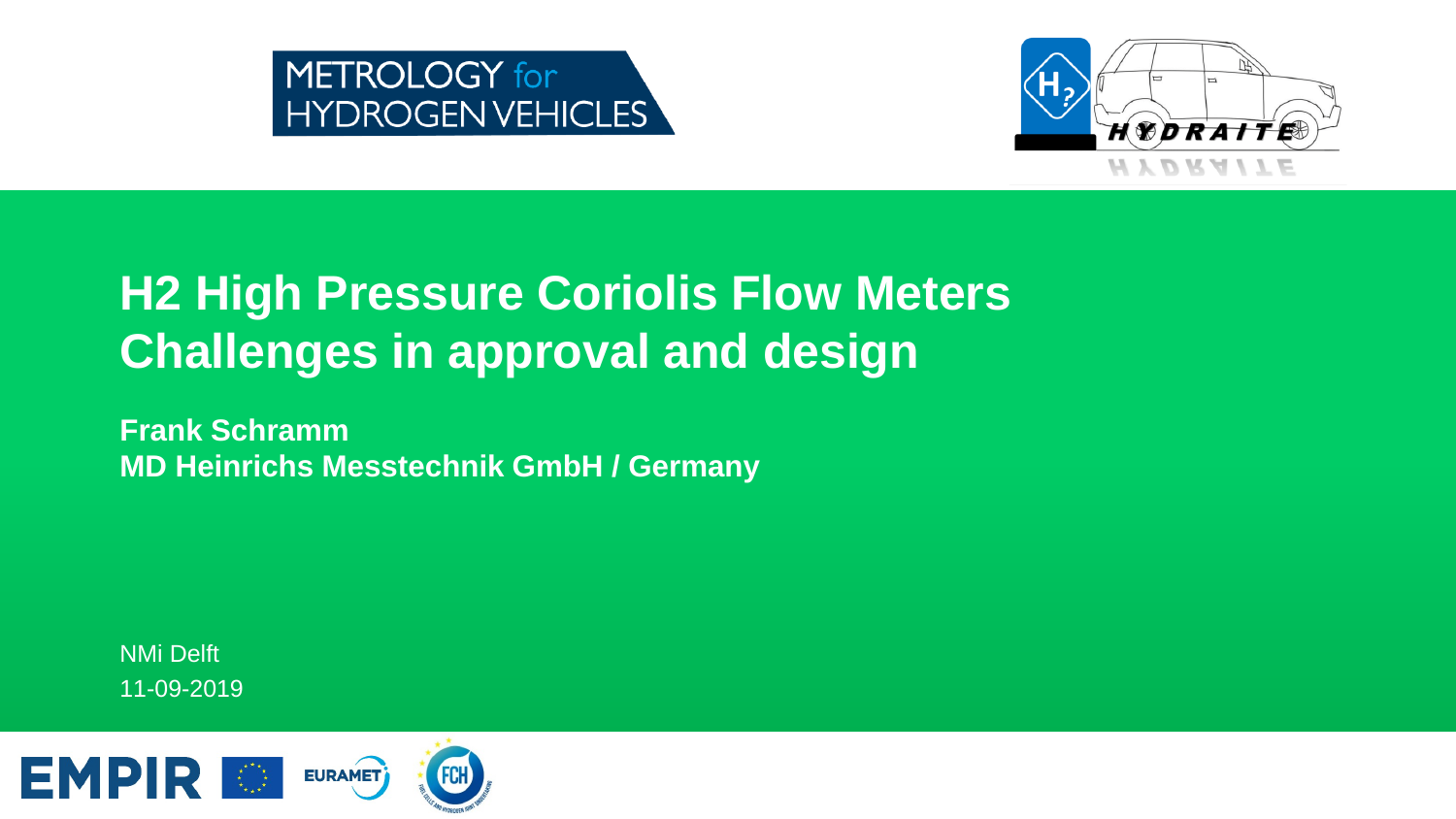# **Posssible OIML standards for H2 Coriolis approval process**

- OIML R137 Gas meters ( CNG excluded )
- OIML R139 Compressed gaseous fuel measuring system for vehicles including flow meter ( incl. CNG)

### >for OIML R137 and OIML R139 only type approval available now

>national standards may be different >only NMi has accreditation for OIML R139 now. FORCE DK to finish in 2020

• NIST to be observed



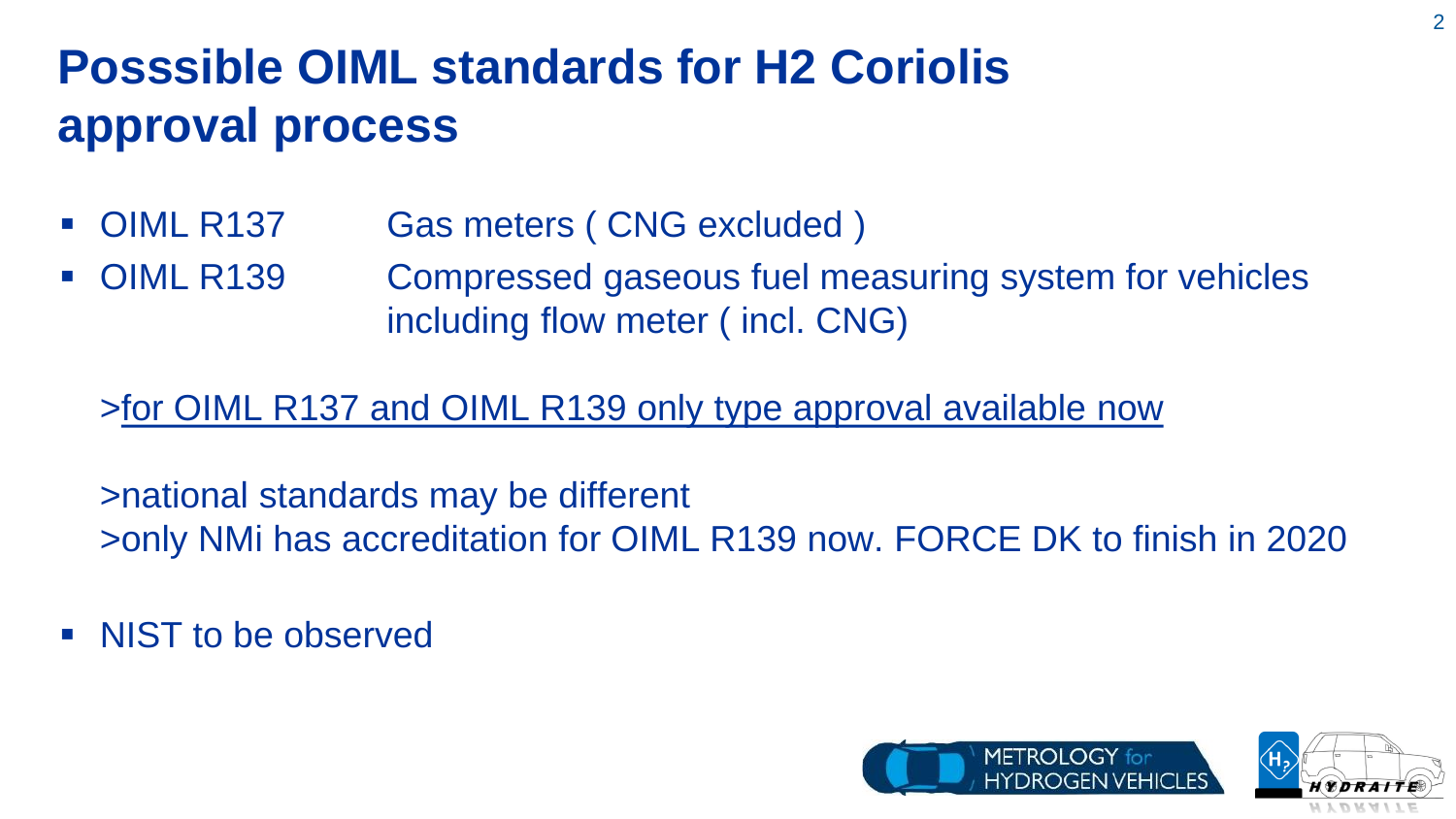## **Review EMC Test Program OIML R 137/139**

| <b>Disturbance</b>                                                            | <b>R137 Required immunity</b>                                                                                                                                                                                                | <b>R139 Required immunity</b>                                                                                                                                                           | <b>Applicable standards</b>     |
|-------------------------------------------------------------------------------|------------------------------------------------------------------------------------------------------------------------------------------------------------------------------------------------------------------------------|-----------------------------------------------------------------------------------------------------------------------------------------------------------------------------------------|---------------------------------|
| Radiated, RF,<br>electromagnetic fields                                       | 10 V/m, up to 3 GHz                                                                                                                                                                                                          | 10 V/m, up to 3 GHz                                                                                                                                                                     | IEC 61000-4-3<br>IEC 61000-4-20 |
| mode) currents<br>generated<br>by RF EM fields                                | Conducted (common 10 V (e.m.f.), up to 80 MHz                                                                                                                                                                                | 10 V (e.m.f.), up to 80 MHz                                                                                                                                                             | IEC 61000-4-6                   |
| Electrostatic<br>discharges                                                   | 6 kV contact discharge<br>8 kV air discharge                                                                                                                                                                                 | 6 kV contact discharge<br>8 kV air discharge                                                                                                                                            | IEC 61000-4-2                   |
| Bursts (transients) on Amplitude 1 kV<br>signal, data and<br>control<br>lines | <b>Repetition rate 5 kHz</b>                                                                                                                                                                                                 | Amplitude 1 kV<br><b>Repetition rate 5 kHz</b>                                                                                                                                          | IEC 61000-4-4                   |
| Surges on signal,<br>data and control lines - line to line 0.5 kV             | <b>Unsymmetrical lines:</b><br>- line to ground 1.0 kV<br><b>Symmetrical lines:</b><br>- line to line NA<br>- line to ground 1.0 kV<br>Shielded I/O and communication lines:<br>- line to line NA<br>- line to ground 0.5 kV | <b>Unsymmetrical lines:</b><br>- line to line 1.0 kV [DNV-GL]<br>- line to ground 2.0 kV [DNV-GL]<br><b>Symmetrical lines:</b><br>- line to line NA<br>- line to ground 2.0 kV [DNV-GL] | IEC 61000-4-5                   |
| Bursts (transients) on Amplitude 2 kV<br><b>AC</b><br>and DC mains            | <b>Repetition rate 5 kHz</b>                                                                                                                                                                                                 | Amplitude 2 kV<br><b>Repetition rate 5 kHz</b>                                                                                                                                          | IEC 61000-4-4                   |
| Surges on AC and DC Line to line 1.0 kV<br>mains                              | Line to ground 2.0 kV                                                                                                                                                                                                        | Line to line 1.0 kV<br>Line to ground 2.0 kV                                                                                                                                            | IEC 61000-4-5                   |



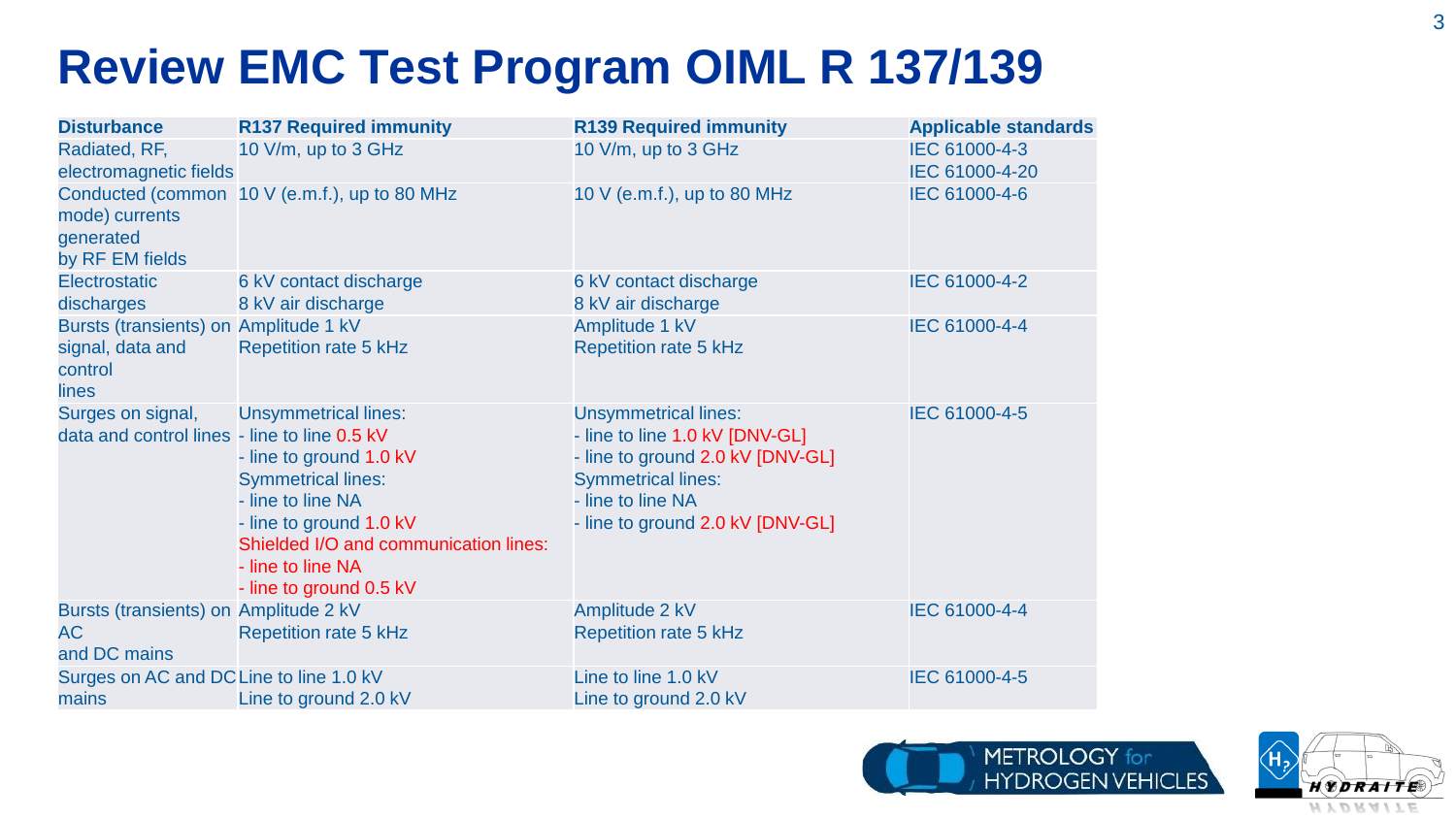# **Review Environmental Test Programm OIML R137/139**

| <b>Disturbance</b>                                            | R137 Required immunity                                                                                                                                                                                                                                                                                                                      | R139 Required immunity                                                                                                                                                                             | Applicable standards             |
|---------------------------------------------------------------|---------------------------------------------------------------------------------------------------------------------------------------------------------------------------------------------------------------------------------------------------------------------------------------------------------------------------------------------|----------------------------------------------------------------------------------------------------------------------------------------------------------------------------------------------------|----------------------------------|
| Dry heat                                                      | Upper temperature specified, 2 hours                                                                                                                                                                                                                                                                                                        | Upper temperature specified, 2 hours                                                                                                                                                               | IEC 60068-2-2<br>IEC 60068-3-1   |
| Cold                                                          | Lower temperature specified, 2 hours                                                                                                                                                                                                                                                                                                        | $-25$ °C or $-10$ °C, 2 hours                                                                                                                                                                      | IEC 60068-2-1<br>IEC 60068-3-1   |
| Damp heat, cyclic<br>(condensing)                             | Upper temperature, specified 93 %<br>relative humidity                                                                                                                                                                                                                                                                                      | Upper temperature, specified 93 %<br>relative humidity                                                                                                                                             | IEC 60068-2-30<br>IEC 60068-3-4  |
| <b>Vibrations (random)</b>                                    | Total frequency range: $10$ Hz $-$ 150 Hz<br>Total RMS level: 7 m/s2<br>ASD level 10 Hz-20 Hz: 1 m2/s3<br>ASD level 20 Hz-150 Hz: -3dB/octave<br>Gas meters having a maximum mass of<br>10 kg are submitted to vibrations shocks<br>test. For gas meters exceeding this<br>weight only the electronic part of the<br>meter is to be tested. | Total frequency range: $10$ Hz $-$ 150 Hz<br>Total RMS level: 1.6 m/s2 [DNV-GL]<br>ASD level 10 Hz-20 Hz: 0.05 m2/s3<br>ASD level 20 Hz-150 Hz: -3dB/octave<br><b>Acceptance of SIMULATIONS???</b> | IEC 60068-2-47<br>IEC 60068-2-64 |
| <b>Mechanical shock</b>                                       | 50 mm                                                                                                                                                                                                                                                                                                                                       | <b>NA</b>                                                                                                                                                                                          | IEC 60068-2-31                   |
| DC mains voltage<br>dips<br>and short<br><b>interruptions</b> | 40 % and 70 % of the rated voltage<br>during 0.1 s and<br>0 % of rated voltage during 0.01 s                                                                                                                                                                                                                                                | 40 % and 70 % of the rated voltage<br>during 0.1 s and<br>0 % of rated voltage during 0.01 s and<br>85 % and 120 % of the rated voltage<br>during 10 s                                             | IEC 61000-4-29                   |
| DC mains voltage<br>variation                                 |                                                                                                                                                                                                                                                                                                                                             | DC mains voltage changes between<br>upper and lower limit                                                                                                                                          | IEC 60654-2                      |
| Ripple on DC mains<br>power                                   | 2 % of nominal DC voltage                                                                                                                                                                                                                                                                                                                   | 2 % of nominal DC voltage                                                                                                                                                                          | IEC 61000-4-17                   |



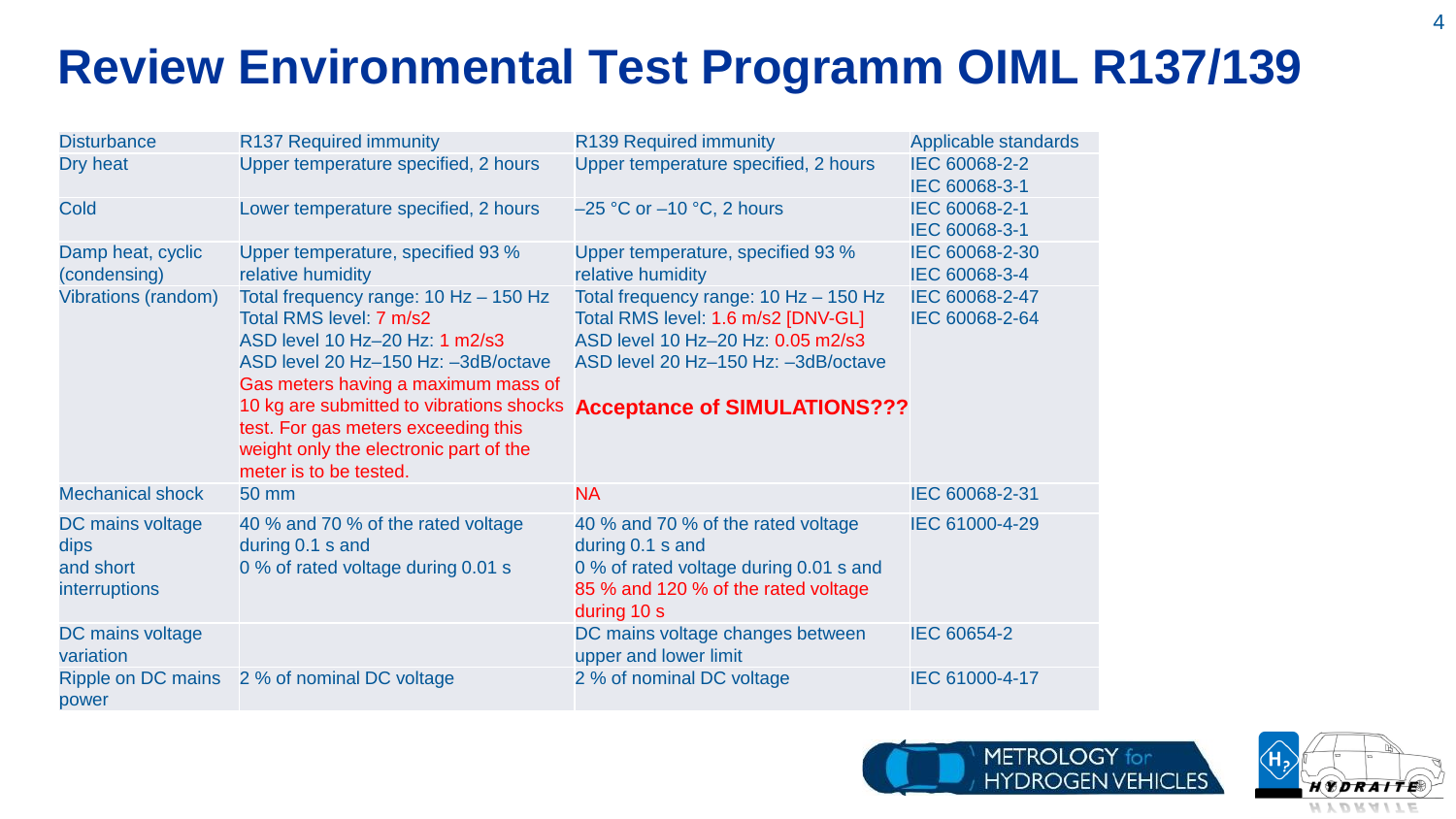## **Accuracy requirements OIML R137/139**



#### **OIML R 137**

The flow rate characteristics of a gas meter shall be defined by the values of *Q*max, *Q*t and *Q*min

Their ratios and relations shall be within the

| ranges as: $\vert$ | min<br>$\mathcal{L}_{\max}$ | $\angle$ max |
|--------------------|-----------------------------|--------------|
|                    |                             |              |
|                    | < 50<br>and                 |              |

#### **OIML R 139**

The ratio between the maximum flow rate and the minimum flow rate shall be at least 10. Qt is not requested for the OIML R139





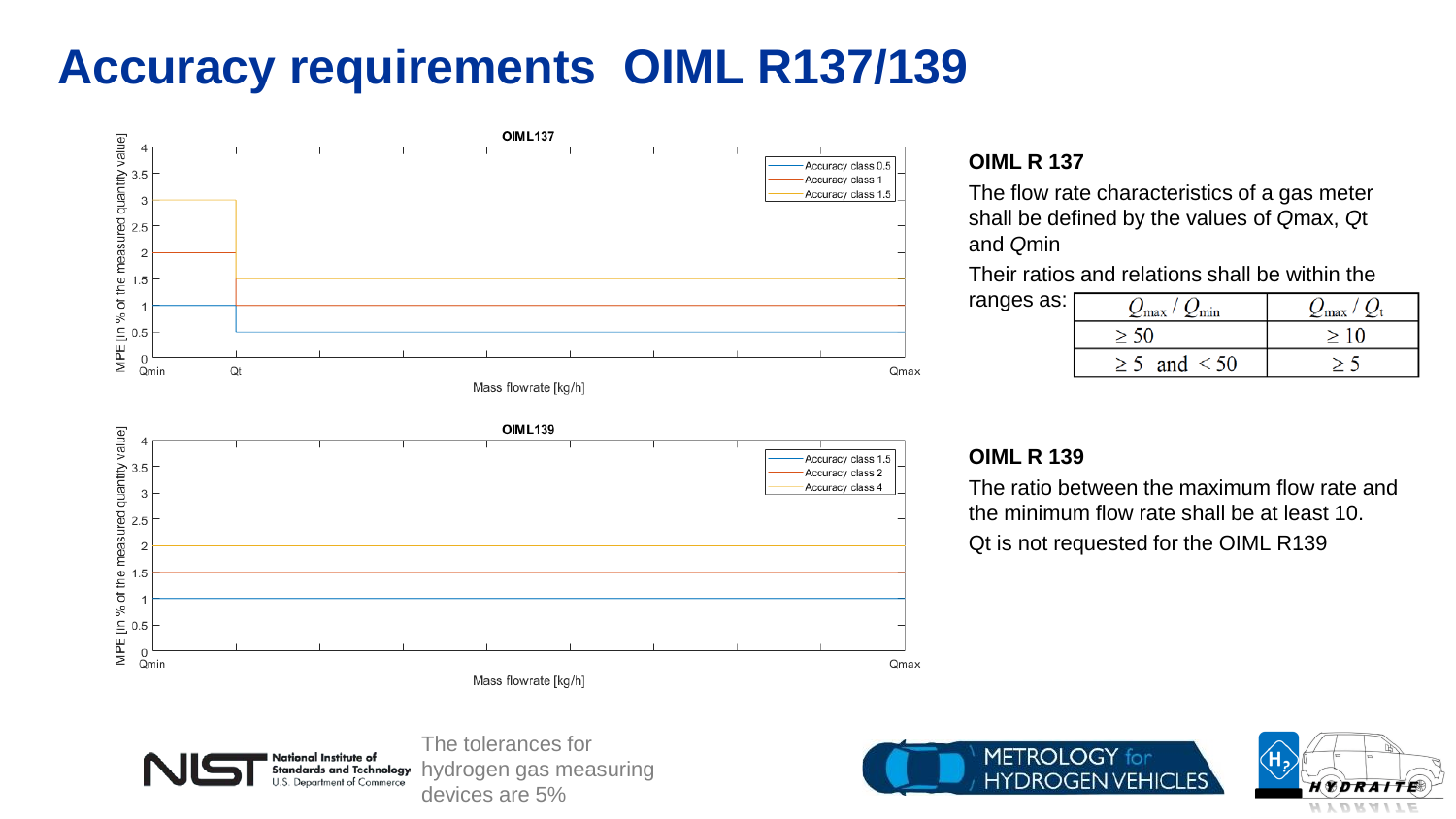### **Difference in Standards**

### OIML R 139

The minimum measured quantity (MMQ) shall be specified by the manufacturer of the measuring system.

It shall have the format  $1 \times 10^n$ ,  $2 \times$ 10<sup>n</sup> or 5  $\times$  10<sup>n</sup> kg, where n is a positive or negative whole number or zero and it shall satisfy the conditions of use of the measuring system.

The maximum value of the MMQ for all types of hydrogen CGF measuring systems is 1 kg.



Measuring systems having a maximum flow rate less than or equal to 4 kg/min shall have a minimum measured quantity not exceeding 0.5 kg.

Measuring systems having a maximum flow rate greater than 4 kg/min but not greater than 12 kg/min shall have a minimum measured quantity not exceeding 1.0 kg.



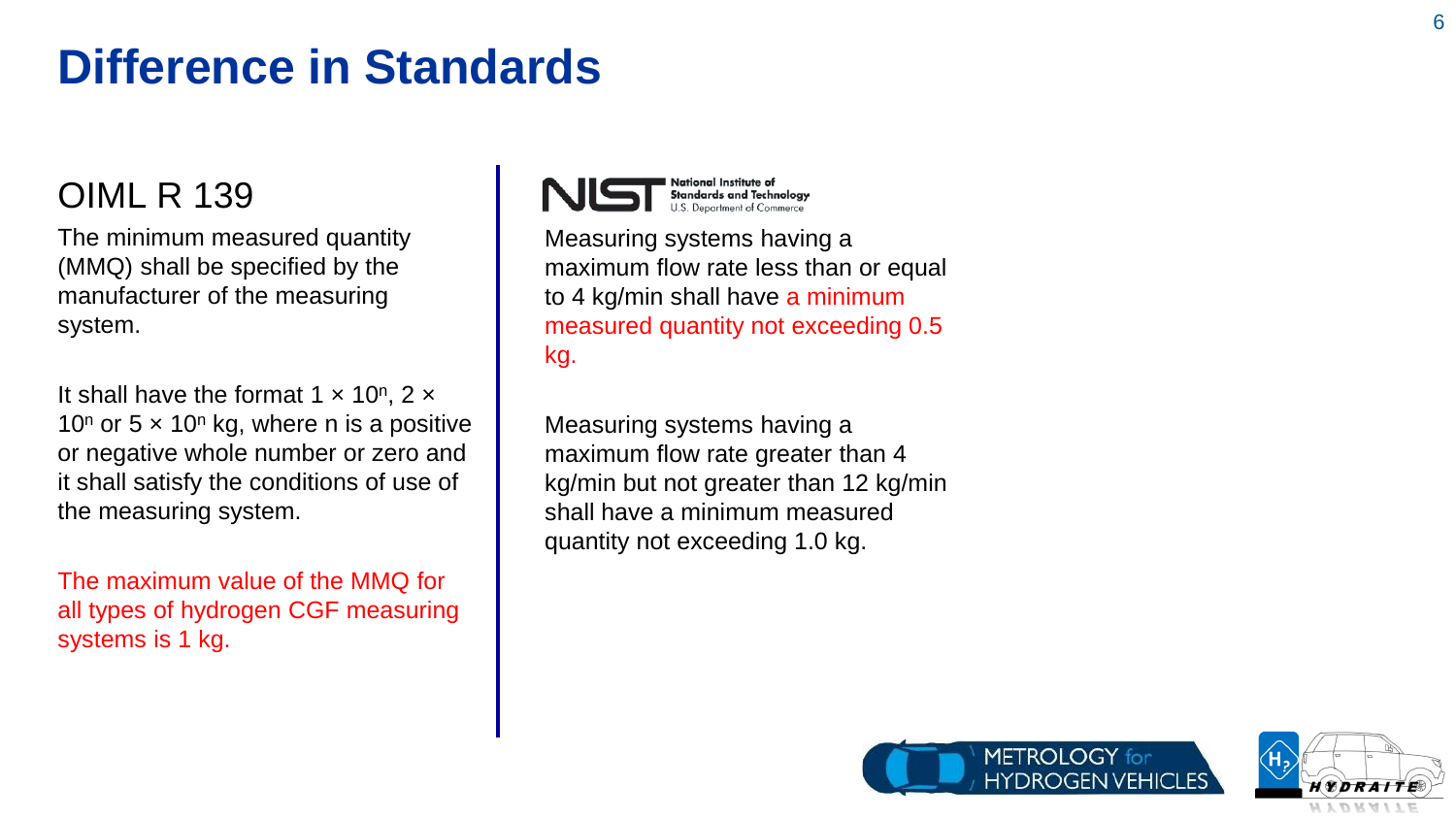### **Different approval Requirements may cause different Coriolis design**

- With OIML R137 type approved meter ( $Q_{min} Q_t Q_{max}$ )  $\rightarrow$ How could the meter be accepted for OIML R139 ( $Q_{min} - Q_{max}$ )
- Could there be any compromise in terms of EMC and environmental testing? (e.g. same specs. for both approvals)
- Vibration testing for the manufacturers it would be cost saving if simulations could be an alternative to expensive vibration tests. (For ship or offshore components this state of the art)





7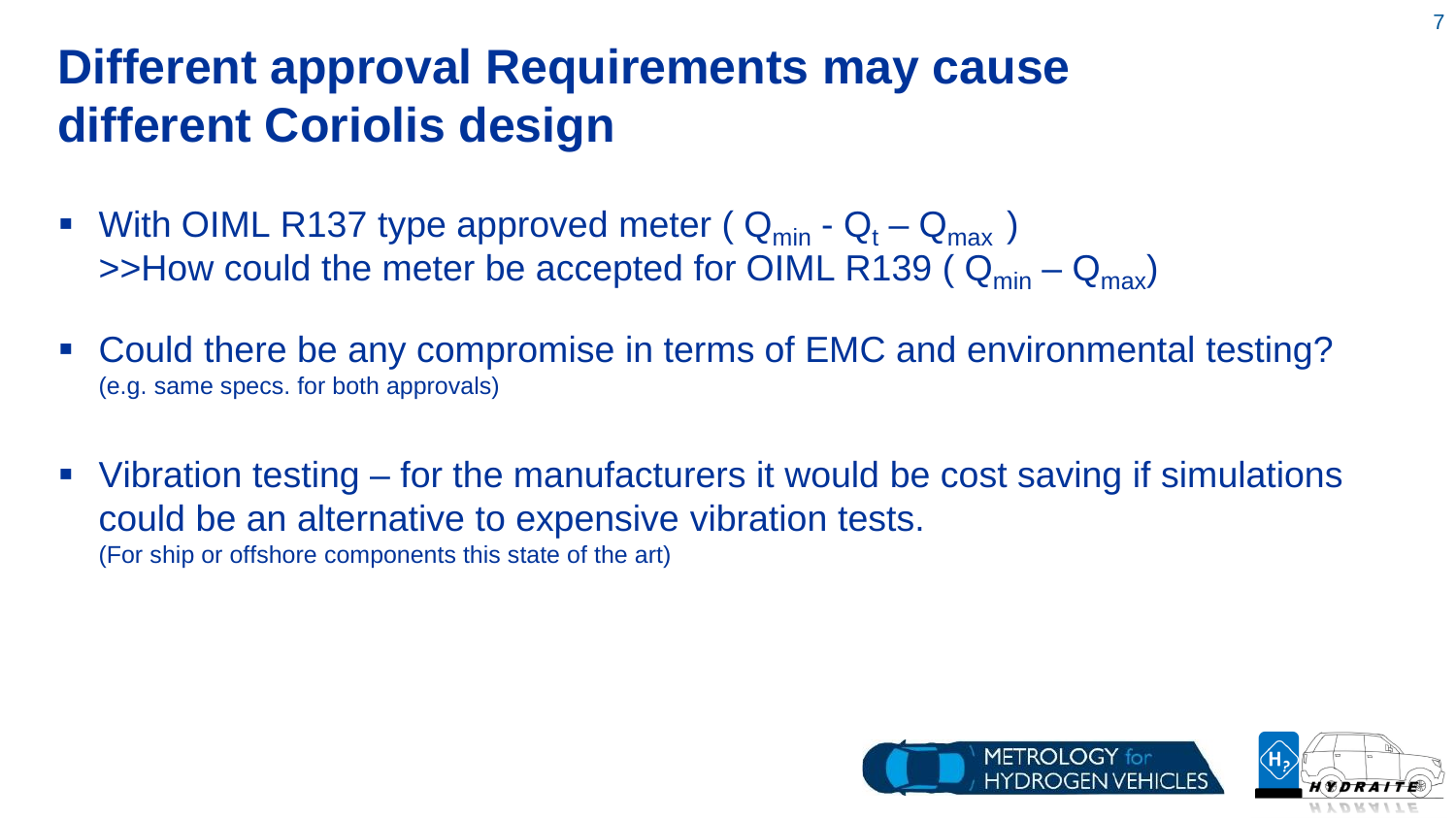### **Change in standards requires new sensors**





- new approvals ( ATEX/ IEC Ex / NEPSI / CSA / UL etc.)
- **additional costs**



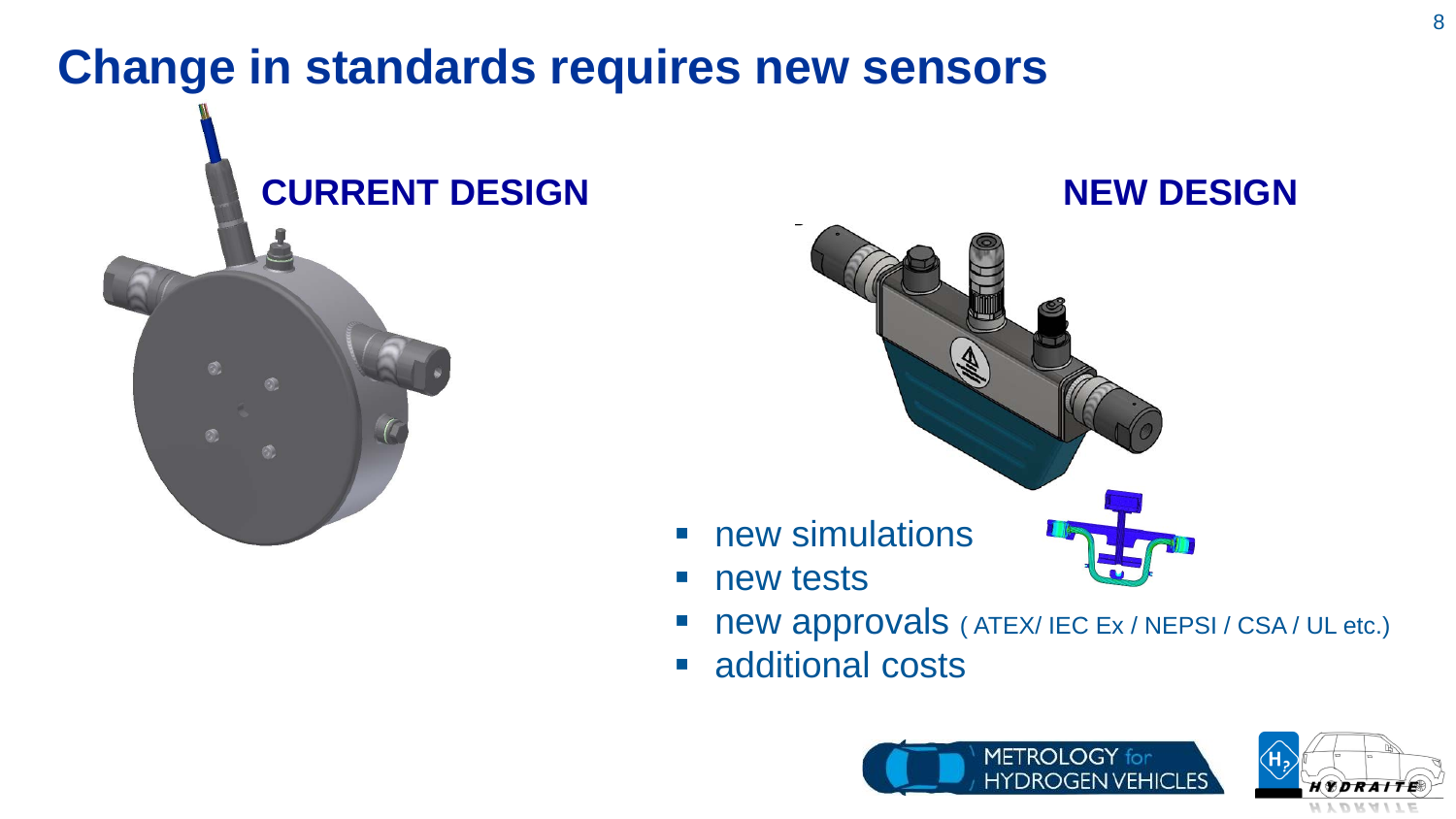# **Availability of a TEST RIG**

- Existing test rigs: Air Liquide not available for other manufacturer, METAS / CH In preparation: Justervesenet NOR, VSL NL
- Is there any common specification for all of these devices >>accuracy differences
- Costs for the manufacturer up to  $3000 \leq d$  day (costs in awareness of current market)
- Test rig for H2 flow test measurements not existing worldwide



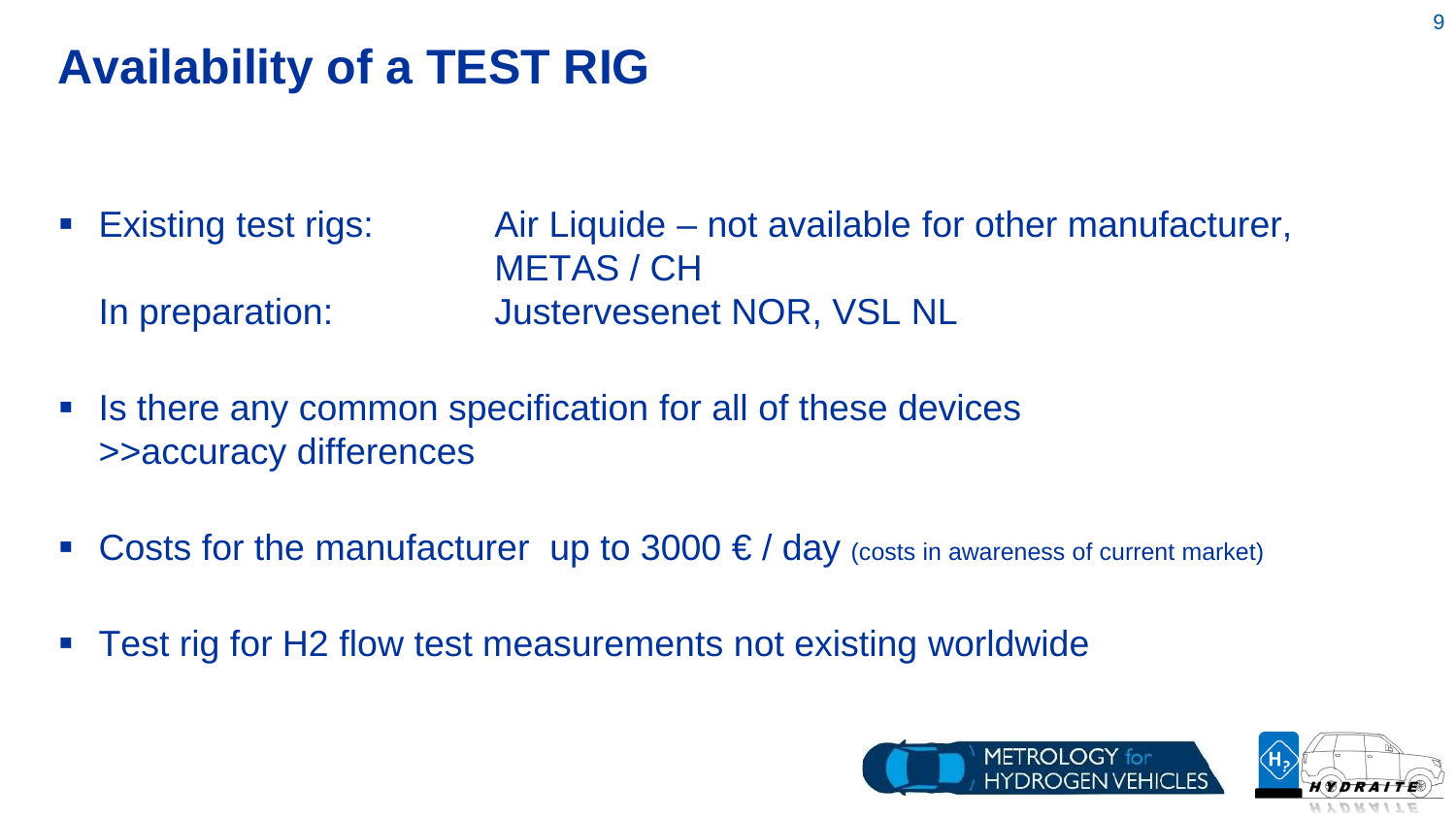# **Summary – Difference in Requirements OIML R137 - 139**

- **EMC TESTS**
- **ENVIRONMENTAL TESTS (Simulations)**
- ACCURACY TESTS (Qt Qmin Qmax )
- **MMQ** (NIST)
- **AVAILABILITY OF A TEST TIG** (costs)
- ACCREDITATION OF NOTIFIED BODIES for OIML R137 / 139
- DIFFERENT NATIONAL STANDARDS (at least for Europe should be harmonized)
- WISH -> make Life less complicated for manufacturers